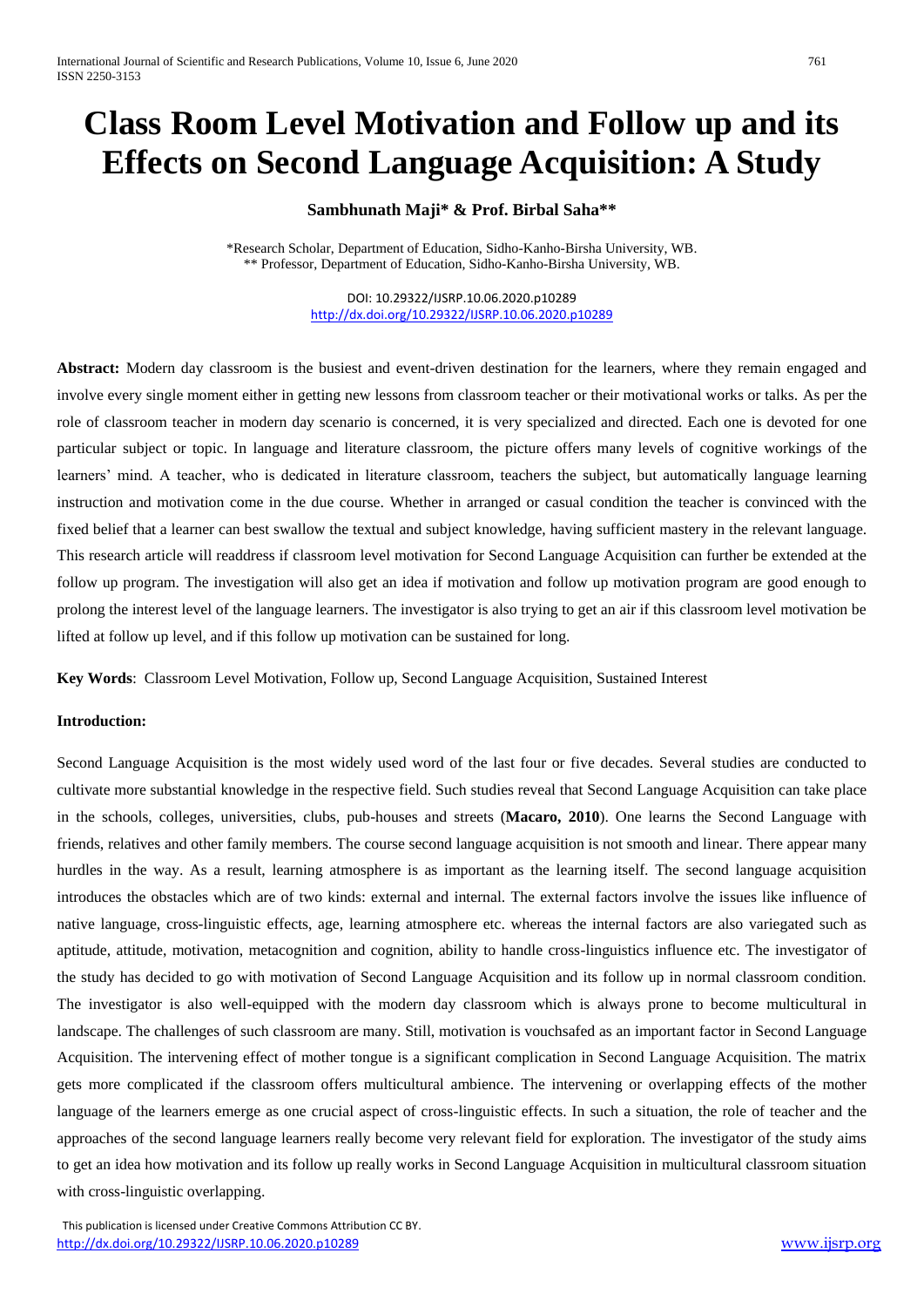**MacMillan Dictionary (2019)** defines motivation as "a feeling of enthusiasm or interest that makes you determined to do something"**. Gardner (1985)** explained motivation as "combination of efforts plus desire to achieve the goal of learning language plus favourable attitudes toward learning the language"**. Mukherjee (2009)** cited motivation as an urge "which is created because of the absence of something desirable for the organism"**. Leaver et al. (2005)** note that motivation is behind all the choices you make and everything you do. They classified motivation as intrinsic and extrinsic. They also accepted the overlapping tendency of the two. It may be that one cannot make the proper timing when these overlap one another. As their observation goes, motivation emerges as an extrinsic in nature like other aspects. They noted that "extrinsic motivation has to do with doing something for such 'outside' reasons as money, job requirements, or passing a test". **Loewen and Reinders (2011)** defined motivation as "psychological construct that refers to the desire and incentive that an individual has to engage in a specific activity". They further note that "in the study of Second Language Acquisition, motivation has been considered as an important area of investigation because it has been assumed that increased motivation will result increased learning". **Emmons and King (1988)** pointed a notable aspect of motivation. They claimed motivation as "force underlying pattern". They further quote motivation as "an interest in recurrent pattern". This recurrent pattern keeps its flow through proper impulses and strategical approach. For the present study, the investigator has thought it proper that follow up programme for motivation is the best and effective strategical approach that classroom teacher can arrange without facing much hazards and expense. A teacher, in a classroom situation, can address the issues of follow up programme in the most explicit terms. In this present study, the researcher only counts the classroom level motivation and the follow up of the same motivation by the classroom for the second language acquisition of the learners. The researcher of the study will remain equally watchful to factors that contribute spontaneously in second language acquisition and follow up programme in teacher-controlled classroom. Follow up programme directs task and next day follow up activities. These also involves issues like task, next day follow up, determination to carry the same, proper decision making, realtime observation of the progress in task and real-time exit from the same. According **Jill Baker (2012)**, follow up offers a regulatory authority. In this present study, the classroom teacher is going to execute all these formalities to conduct accurate follow up of the motivation for second language acquisition.

#### **Significance of the Study**:

Second Language Acquisition is now the practical need of the hour irrespective of gender and demographical diversity. Though it begins at home, the systematic acquisition of the second language becomes possible at our educational institution. While pursuing particular courses, this systematic acquisition process remains on. Along with day to day progress of the study the learner cultivates new vocabulary and newer syntactic structures. The speed of second language acquisition largely varies depending upon the various factors like individual difference, environmental effects, socio-economic condition and metacognitive practices. Classroom Level Motivation and Follow Up are the most effective individual differences that really contribute to the smoother acquisition of second language along with their parallel learning of the subject knowledge. The researcher of the study is a teacher of English Literature at P.G. level. After the observation of long seven years, the researcher has decided to put the matter in black and white through systematic procedure. The researcher hopes that his observation and proper understanding of the problem will help him to suggest the learners so that they get much quicker in cultivating fluency in the second language.

#### **Objectives of the Study:**

Any kind of rational query must proceed with some objectives in the mind. The researcher has the following objectives for the current investigation: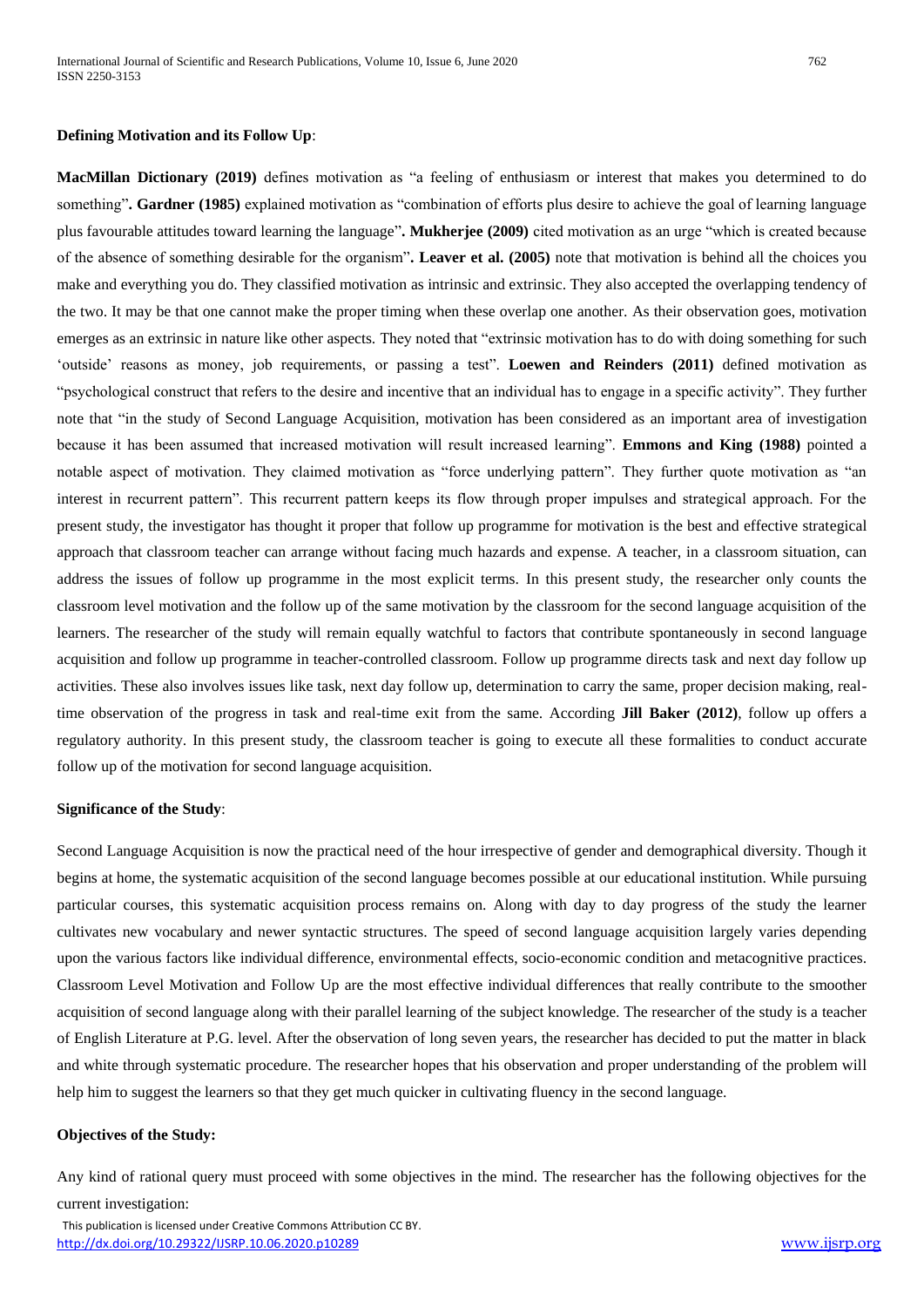International Journal of Scientific and Research Publications, Volume 10, Issue 6, June 2020 763 ISSN 2250-3153

- $\checkmark$  To get an idea of the motivation that the learners receive in ordinary classroom situation.
- $\checkmark$  To explore if classroom level motivation can be extended as follow up program for engaging the mind of learners in Second Language Acquisition.
- $\checkmark$  To examine if the classroom level motivation and follow up program can prolong the interest level of the learners for Second Language Acquisition.
- $\checkmark$  To explore the possibility if this interest can be sustained for long and can be redirected for flawless Second Language Acquisition.
- $\checkmark$  To understand the need of the learners so that they can avail true class level motivation.
- $\checkmark$  To develop some suggestions that would enable learners to acquire second language in quicker span of time through proper classroom level motivation.

#### **Research Questions:**

The researcher has designed some questions for the smooth conduction of the study:

- i. Does modern day classroom centric teaching habit develop any motivation for the language learning among the learners?
- ii. Is the assigned classroom teacher transforming his role from teacher to motivator that would create enthusiasm among the learners?
- iii. Is the classroom centric reading habit becoming a follow up kind of mind set up for the learners that makes them feel safe and confident about Second Language Acquisition?
- iv. Can this classroom generated motivation be prolonged ?
- v. Can this classroom inspired motivation and its immediate follow up effect be sustained?

## **Review of Related Literature:**

In their study **Carrio-Pastor and Mestre(2013)** highlighted that motivation plays a pivotal role in determining the needs and expectations of the language learners. The study further showed that the students after due motivation displayed the strongest urge for target language. **Alizadeh (2016)** pointed that motivation of the learners can go up and down depending on the context of language learning. They also mentioned that motivation can enhance the language learning skills of the learners and teachers can play decisive role in motivating the learners through skill development. **Mahadi and Jafari (2012)** revealed that teachers and lecturers can pay adequate attention in exploring the personality of language learners. They also highlighted that character exploration and personality moulding can prove as one of the decisive factors behind language learning motivation of the students. **Oxford and Nyikos (1989)** reported that motivation functions as an indicator of the strategy use by the second language learners. **Schmidt et al. (1996)** revealed that instrumental motivation was so strong among the Egyptian language learners who expectancy was high and determination was incorrigible. **Bernaus (1995)** reported that teacher has significant role in motivating the second language learners. The study also pointed that there is significant correlation between the motivation of students and their foreign language learning. **Gomleksiz (2001)** conducted a study on second language acquisition and role of motivation. The investigator reported that motivated learners are more successful in second language acquisition that the learners who received no such motivation. **Liu and Wang (2017)**, in their study on "Motivation, Learning Strategies, and Language Competency in a Technology Facilitated Chinese as a Second Language Classroom", noted that motivation and learning strategies are positively related. **Saito et al. (2017)** conducted a longitudinal study on the relationship between motivation and late Second Language Speech Learning in Classroom Settings. The study revealed that the students who were motivated for a long term goal showed

strongest level of motivation in Second Language Speech Learning.

This publication is licensed under Creative Commons Attribution CC BY.

<http://dx.doi.org/10.29322/IJSRP.10.06.2020.p10289> [www.ijsrp.org](http://ijsrp.org/)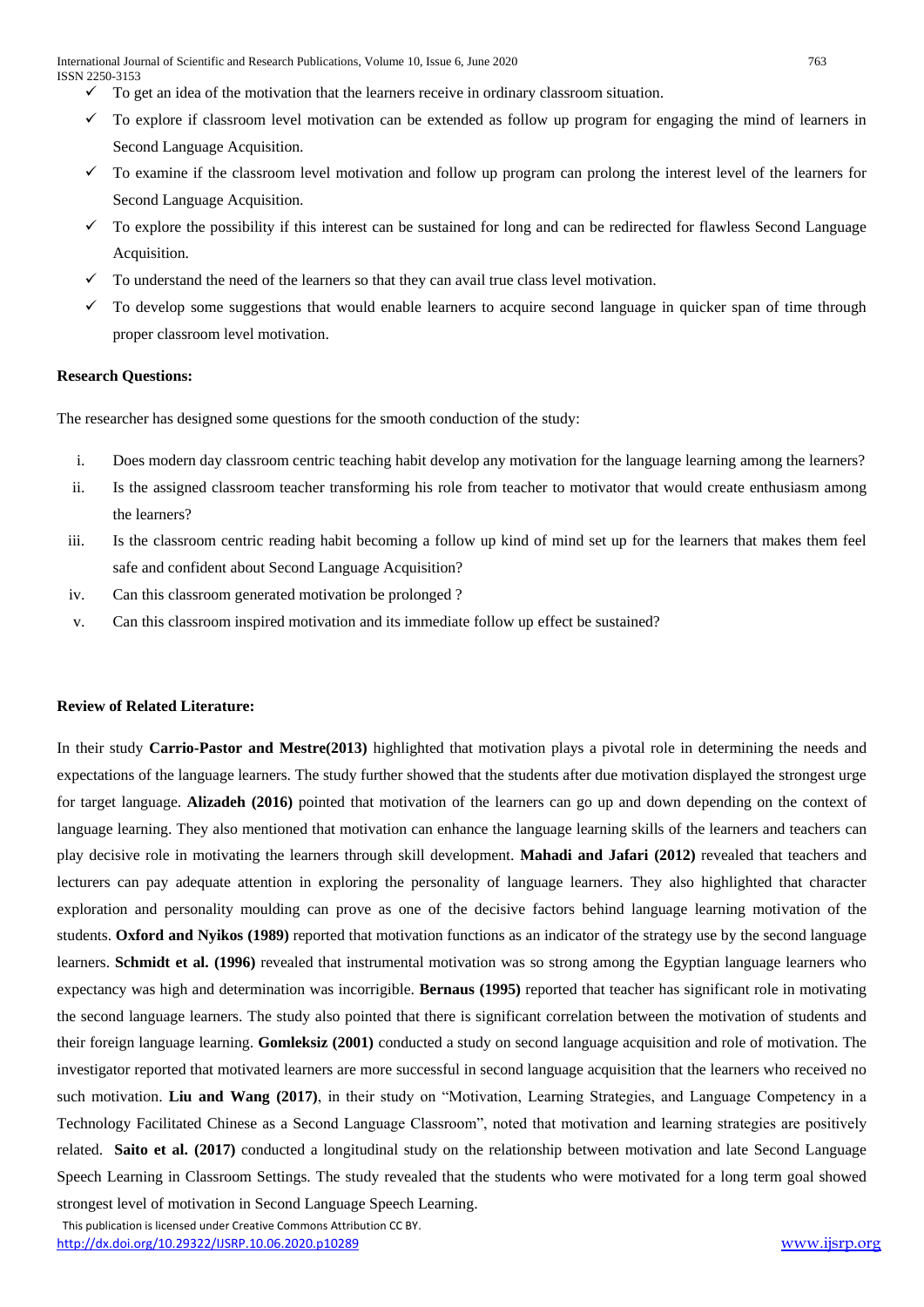#### **Population of the Study**:

The researcher, during the designing of the study, has categorically has chosen a segment of mankind, which is known as population. Any research output cannot be separately treated from target group. All the P.G. students of Sidho-Kanho-Birsha University of West Bengal are considered to be population of the study.

#### **Sample and Sampling**:

Research problem is always related to a large population. The aim of a research is to reach at a generalized finding that would be applicable to the large population chosen earlier. Researcher does not get adequate time to collect all the empirical evidences of the entire population. Hence, sampling is the easiest tool that researcher looks for. A sample is a small section of the population. It is generally believed that sample is the representative sub-group of the population. In the present study, the researcher has chosen to go with 100 P.G. students of Sidho-Kanho-Birsha University of West Bengal, who has chosen business English as their open elective subject.

#### **Development of the Tools:**

The investigator of the study has developed a record card to track the various activities of the participants like Attendance, Note Taking, Classroom Interaction, Task-based Approach, Outside Classroom Interaction, Flexibility shown for Correction, Additional Queries to Consult Relevant Book. Attendance was seriously taken in count as a mark of seriousness on the regularity of the participants. Note Taking during the motivation is another important dimension of the follow up program that would denote serious and effective cognitive involvement of the participants. Classroom Interaction was also recorded as a part of verbal participation of the learners. Task-based Approach indicates the level of curiosity of the learners to work out a problem regarding their second language acquisition. The investigator also made a note on Outside Classroom Interaction of the second language learners on relevant subject. The researcher also maintained a record on Flexibility shown for Correction by the second language learners during motivational sessions. Lastly, the investigator also maintained a note on Additional Queries to Consult Relevant Book for second language acquisition.

#### **Data Collection Procedure**:

Various activities of the participants like Attendance, Note Taking, Classroom Interaction, Task-based Approach, Outside Classroom Interaction, Flexibility shown for Correction, Additional Queries to Consult Relevant Book are recorded for six successive weeks before and after the motivational sessions. A monitoring sheet was also maintained to record the all important aspects of study.

#### **Analysis and Discussion:**

The investigator of the present study maintained a monitoring sheet. The close examination of the monitoring sheet shows that attendance in the second language motivation class was increasing when it was carried for six weeks. The attendance of female students was noticeable higher than their male counterparts. The reason behind the absentia of the male students in the second language motivation class may that same teacher was the doing similar kind of work out. It may that they generally receive second language learning motivation from their other classes. When individually approached, the female learners asserted that they regularly attend the second language motivation class because this will bring fluency to their utterance and it will also boost their career opportunities. The monitoring sheet and randomly taken individual interview disclose that the sincerity of the female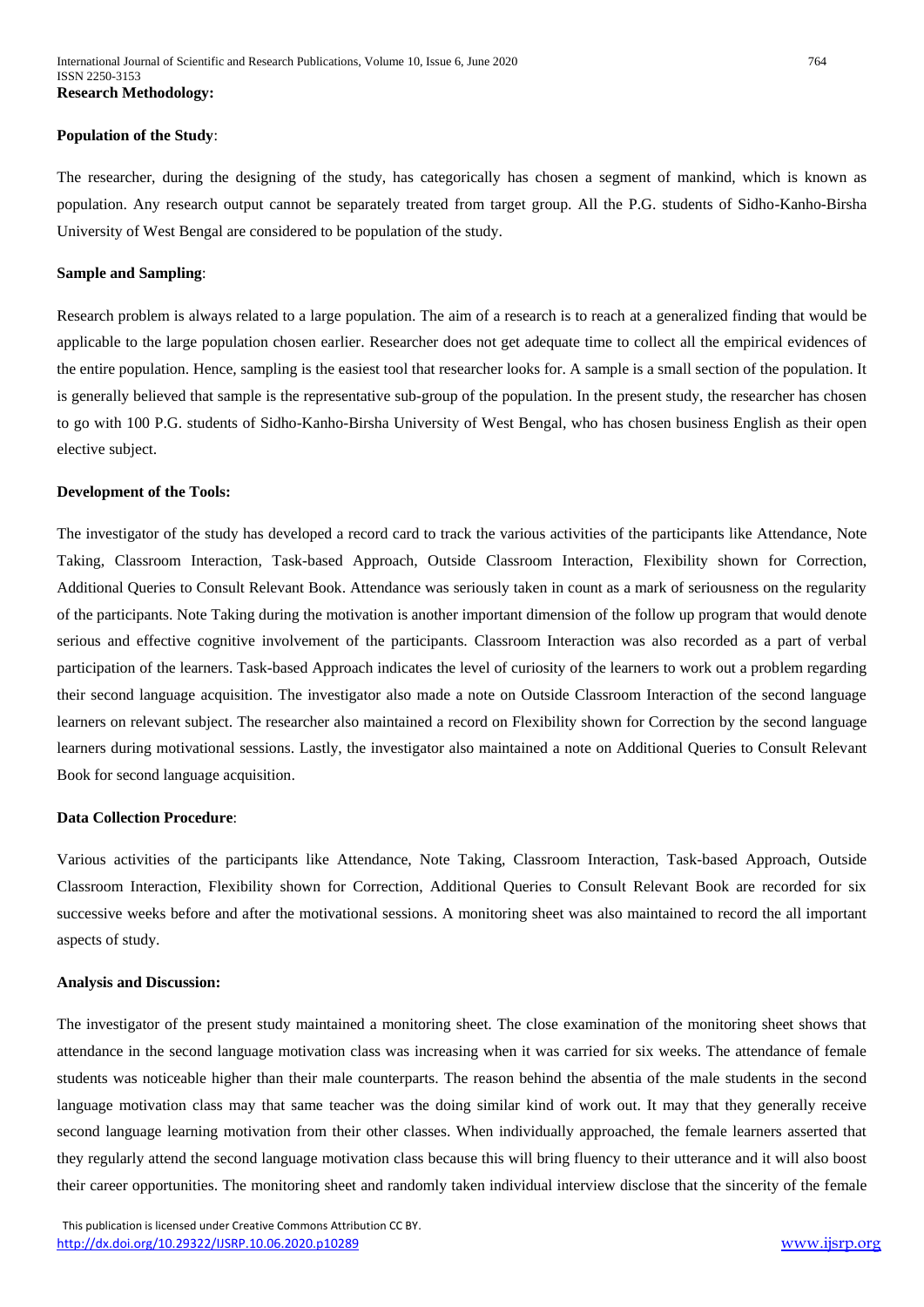learners is higher than male in regard to second language motivation. The investigator of the present study maintained a note throughout this entire six weeks second language motivation class. The second important thing that was taken into count was note taking of the second language learners in the classroom level motivation scenario. In the first week of the classroom motivation regarding second language acquisition, almost majority of the learners were busy in note taking. This continued even for second and third of the motivation. In the final week of the motivation, learners were busy in listening the classroom level motivational utterances, but they were not taking notes. This can be because of their increasing confidence and enthusiasm.

Classroom Interaction of the learners was also recorded on the regular basis. In the first two weeks of the second language motivation class the learners remained callous and passive listener. They did not ask much. May be they did not have the courage ask or interrogate. In the succeeding weeks the learners were getting interested about the second language. They were asking questions even the inside classroom situations. In this case also, the participation of the female learners was noticeably higher than male. The outside classroom interaction is another aspect that investigator kept in record. The interaction of male students was higher in outside classroom scenario. The reason may be to save the self-esteem. Some hesitation works among the male students. The thing that they did not ask in classroom scene, they asked the same outside the classroom at ease. In regard to inside and outside classroom interaction, the students who opted English as major were the majority. The students of other subjects like Mathematics, Physics and Chemistry did not approach the classroom teacher in either condition.

Task-based Approach and Flexibility shown for Correction were two important dimensions of this study. The observation of the six successive shows that majority of the learners in second language motivation class were very sincere and serious in regard to their classroom task. They sincerely endeavoured to follow the instruction of the assigned teacher, and took notes. During evaluation of their tasks, they showed enough flexibility for correction. They displayed their enthusiasm for self-rectification. In this case, their approach was really praiseworthy and noticeable. Lastly, Additional Queries to Consult Relevant Book was the final issue that was studied seriously. The learners in the second language motivation classroom displayed huge enthusiasm for list books and purchasing these for the self-improvement. The most important finding of the study is the flexibility of the learners for self correction. They were fully dedicated for correction and the improvement of their second language. The enthusiasm shown by the learners for book recommendation by the assigned teacher was an indicative of their growing enthusiasm for second language learning through self correction and self learning.

#### **Conclusion:**

In hindsight, the study regarding second language acquisition and its research in classroom-based condition would open up many such possibilities. The present study shows that motivation in classroom situation has emerged as one of the major individual differential factors of second language acquisition. The degree of motivation that each learner received is largely different from one learner to another. Simultaneously, other related factors also came into function like their individual goal in life, professional awareness of their career, level of sincerity for second language learning etc. As this study was conducted in classroom scenario on regular and weekly basis, this gave the investigator to note each silent and related factor of second language acquisition. The study also creates an opportunity for the investigator to identify the slow motivated or less motivated second language learner. In the normal classroom condition, the investigator-teacher has scope to invite curing strategy for the less motivated learners. The greatest benefit of such classroom centric study is that the teacher investigator can show essential flexibility keeping the needs of the second language learners.

## **References:**

Aliazadeh, Mitra.(2016). The Impact of Motivation on English Language Learning. *International Journal of Research in English Education,* Vol.1, pp.11-15.

 This publication is licensed under Creative Commons Attribution CC BY. <http://dx.doi.org/10.29322/IJSRP.10.06.2020.p10289> [www.ijsrp.org](http://ijsrp.org/)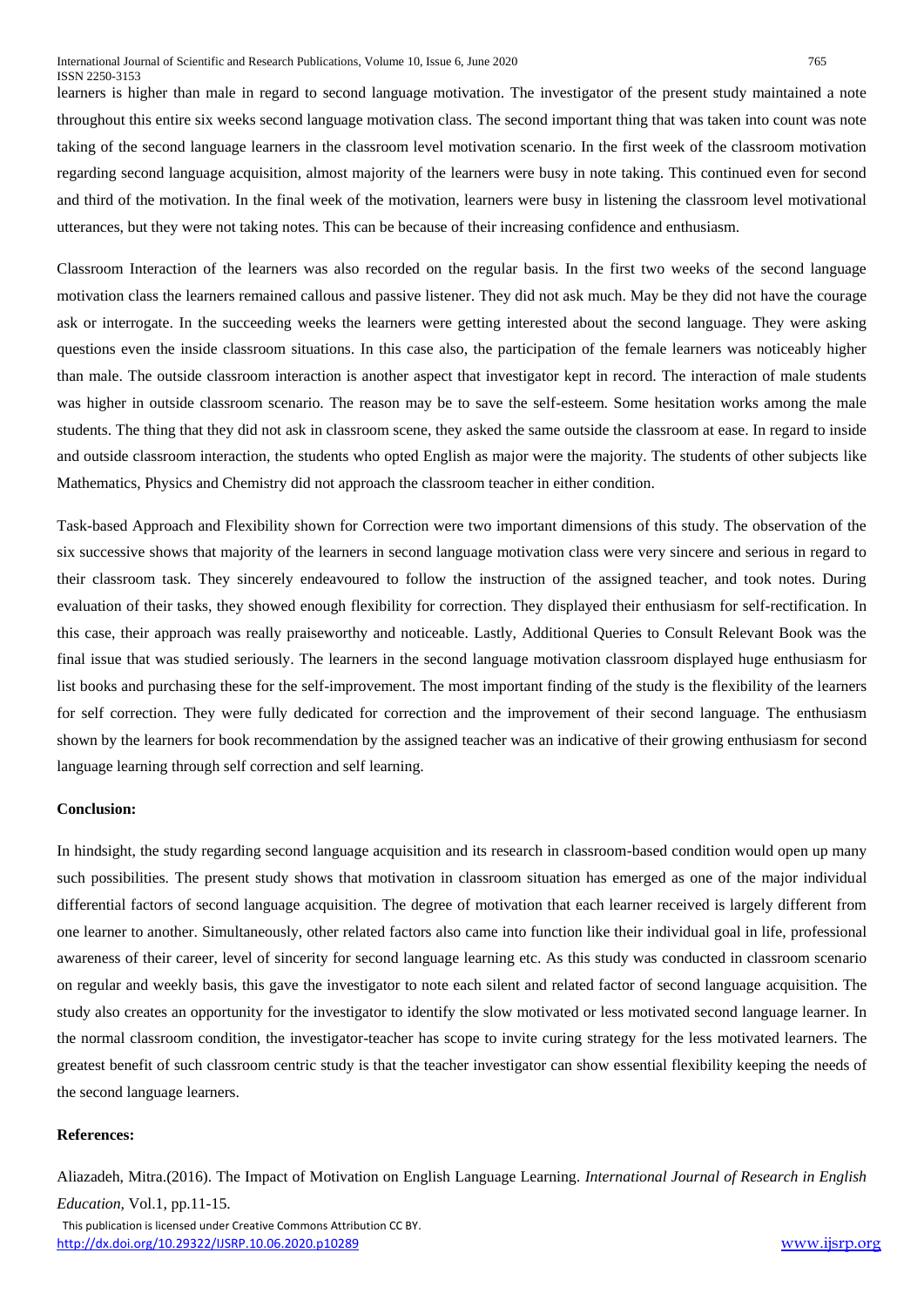Carrio-Pastor, Maria Luisa and Mestre, M Eva.(2013). Motivation in Second Language Acquisition. *Procedia: Social and Behavioral Sciences*, Vol.116, pp.240-244.

DeLoache, J. (1995). Early Symbol Understanding and Use. In D. Medin (ed.), *The Psychology of Learning and Motivation: Advances in Research and Theory*. Orlando, FL: Academic Press. 33**:** 65–114.

Emmons RA, King LA. (1988). Conflict among personal strivings: Immediate and long-term implications for psychological and physical well-being, *Journal of Personality and Social Psychology*. pp.1040–1048.

Gardner, R.C. (1985). *Social Psychology and Second Language Learning: The Role of Attitudes and Motivation.* Edward Arnold, London.

Gomleksiz, M. N. (2001). The effects of age and motivation factors on second language acquisition. *Firat University Journal of Social Science*, Vol.11,pp. 217-224.

Liu, Xiongyi & Wang, Lih-Ching Chen (2017). Motivation, Learning Strategies, and Language Competency in a Technology Facilitated Chinese as a Second Language Classroom, *Chinese Language Teaching Methodology and Technology*, Vol. 1, pp. 1-8.

Low, Shawn & Reinders, Hayo (2011). Key Concepts in Second Language Acquisition. Macmillan Education, UK.

Mahadi, T.S. Tengku and Jafari, Sepideh.M.(2012). Motivation, Its Types, and Its Impacts in Language Learning, *International Journal of Business and Social Science*, Vol.3,pp.230-235.

Mohammadi, Maryam. et al. (2010). The Relationship between Motivational Systems and Second Language Learning. *Procedia Social and Behavioral Sciences*, Vol.2 ,pp. 3258–3262.

Oxford, R. and Nyikos, M. (1989). Variables Affecting Choice of Language Learning Strategies by University Students. *Modern Language Journal*, Vol.73, pp.291-300.

Saito, Kazuya, et al. (2017). A Longitudinal Investigation of the Relationship between Motivation and Late Second Language Speech Learning in Classroom Settings, *Language and Speech*, https://doi.org/10.1177/0023830916687793

Schmidt, Richard et al. (1996). Motivation, strategy use, and pedagogical preferences in foreign language learning. In Z. Dörnyei & R. Schmidt (Eds.), Motivation and second language acquisition, pp. 313–359).

Saleem, Jahangir.(2014). The Attitudes and Motivation of Swedish Upper Secondary School Students towards Learning English as a Second-Language. (Unpublished Doctoral Thesis)

Tarhan, Hakan, and Balban, Sena. (2014). Motivation, Learner Identity and Language Learning. *International Journal on New Trends in Education and Their Implications*, Vol.5, pp.183-197.

Ushida, Eiko.(2005). The Role of Students' Attitudes and Motivation in Second Language Learning in Online Language Courses. *CALICO Journal*, Vol.23, pp.49-78.